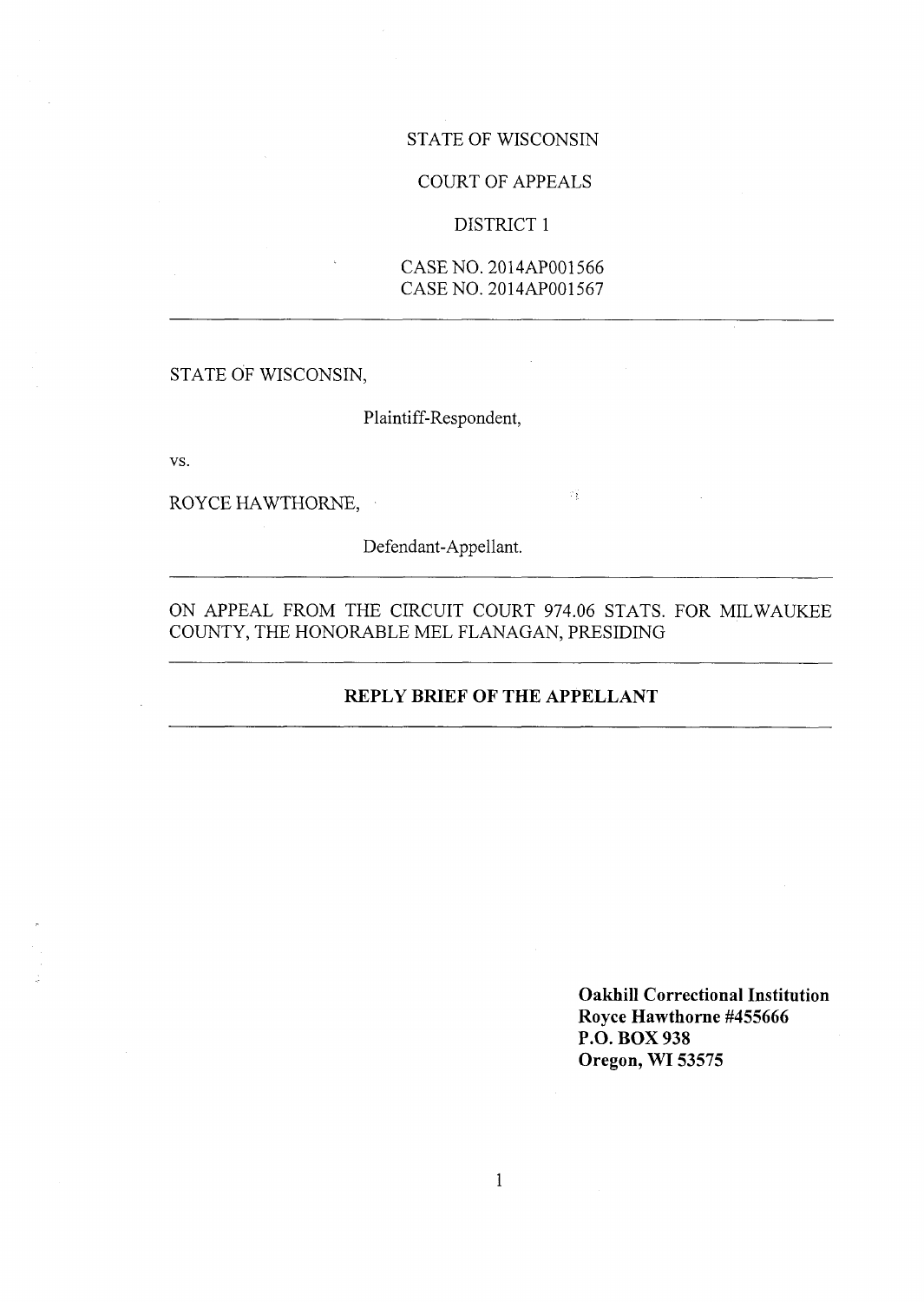# STATE OF WISCONSIN

## COURT OF APPEALS

#### DISTRICT <sup>1</sup>

CASE NO. 2014AP001566 CASE NO. 2014AP001567

STATE OF WISCONSIN,

Plaintiff-Respondent,

vs.

ROYCE HAWTHORNE,

Defendant-Appellant.

ON APPEAL FROM THE CIRCUIT COURT 974.06 STATS. FOR MILWAUKEE COUNTY, THE HONORABLE MEL FLANAGAN, PRESIDING

# **REPLY BRIEF OF THE APPELLANT**

#### **ARGUMENT**

## **A. The Defendant's ineffective assistance of counsel claims are with merit.**

The State argues that the defendant's arguments concern appellate counsel, not postconviction counsel. The State claims that those arguments should have been raised in a *Knight* petition, not the *Rothering* petition that the defendant filed in the circuit court. As a preliminary matter, ineffectiveness of post-conviction counsel may constitute <sup>a</sup> sufficient reason as to why an issue that could have been raised on direct appeal was not. *Rothering,* 205 Wis. 2d 675 (Ct. App 1996). Also, the trial court accepted the brief from the defendant under *Rothering* with no argument and set a briefing schedule, to which parties have responded.

## **B. Post-conviction counsel was ineffective for not raising the issue of ineffective assistance of trial counsel.**

In arguing that post-conviction counsel was ineffective for failing to adequately challenge the ineffectiveness of trial counsel, a defendant must establish that trial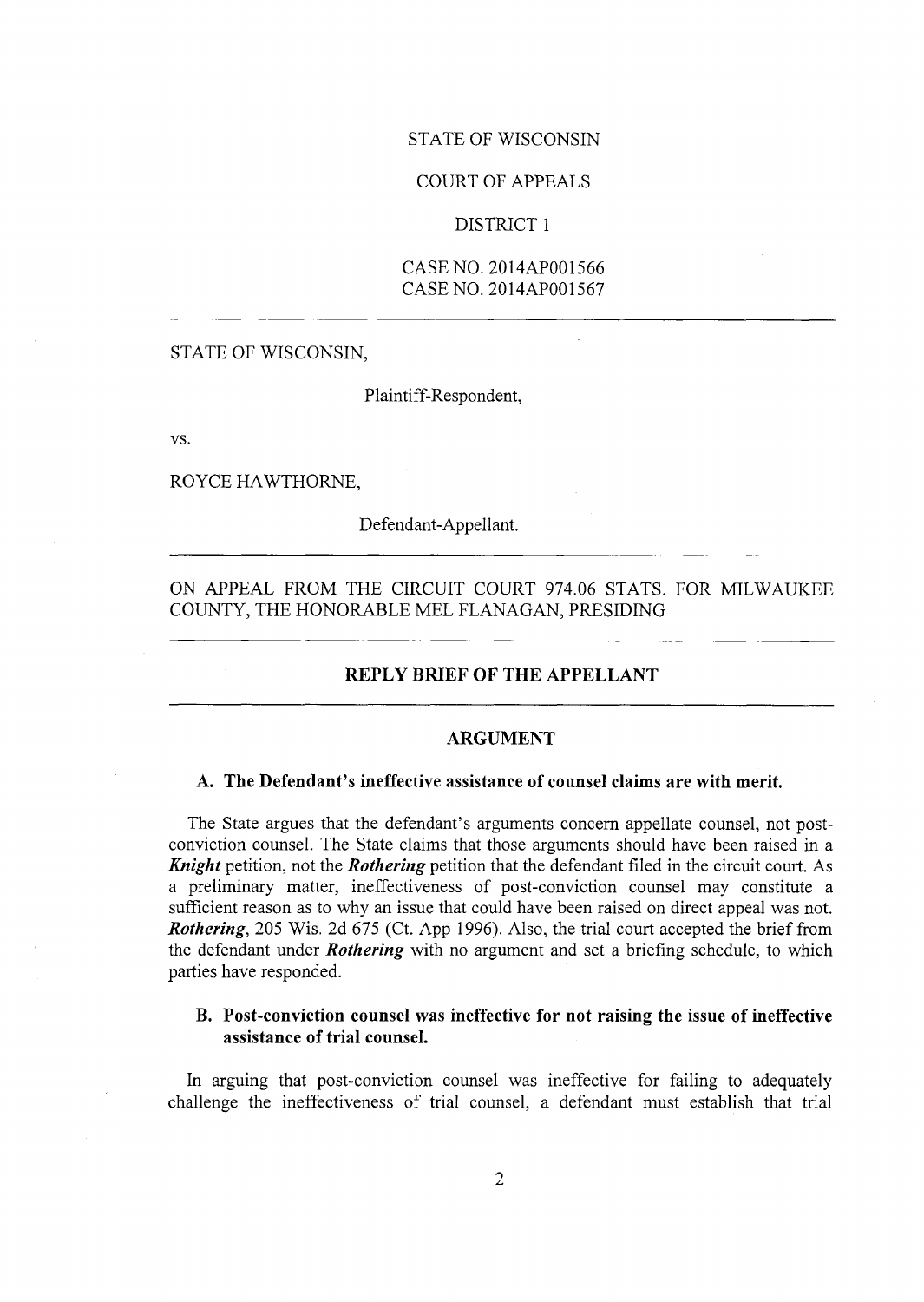counsel's performance was deficient and that he was prejudiced by that deficiency. *State v. Ziebart,* 268 Wis. 2d 468. The defendant sets forth its arguments on how he has demonstrated trial counsel's ineffectiveness.

#### **1. Trial Counsel's Opening and Closing Statements.**

The Respondent states in its brief that the defendant has shown no deficient performance or prejudice that trial counsel stated in his remarks to the jury in his opening statement and during closing argument. The Respondent also stated that the evidence against him was overwhelming. The State fails to understand the defendant's complaint regarding trial counsel's closing argument. It does not have anything to do with <sup>a</sup> photograph. It has something to do what trial counsel is saying to the jury. The defense counsel stated:

"I can imagine how someone who's holding on to <sup>a</sup> weapon and is holding it down by their side and is at the door and is trying to somehow get into the door or maybe his brother is on the other side trying to prevent him from getting in, he's banging against the door, and the gun accidentally discharges." [Tr.p. 31:8-24],

Clearly, this statement from trial counsel was prejudicial to the defendant. *Strickland* imposes few requirements on attorneys, but one it specifically enumerates is "to consult with the defendant on important decisions and to keep the defendant informed of important developments in the course of the prosecution. An attorney's concession of <sup>a</sup> client's guilt without any indication of the client's consent to the strategy is deficient conduct under the standard of *Strickland* v. *Washington.* Trial counsel, by conceding the defendant's guilt in closing argument without any cognizable strategy did not get consent to concede his client's guilt or argue for <sup>a</sup> lesser-included offense because counsel never reclarified his statement to have an instruction conference when he uttered on record on 11/15/11, Jury Trial, a.m. session, "*One of the things*—*we're also going to need is an instruction conference. I may be askingfor <sup>a</sup> lesser-included, but I have to talk about that with Mr. Hawthorne also. "* [Tr.p. 79:15-18], Of course, the Sixth Amendment does not require that counsel do what is impossible or unethical. If there is no bona fide defense to the charge, counsel cannot create one and may disserve the interests of his client by attempting a useless charade. *Nickols* v. *Gagnon,* 454 F. 2d 467. At the same time, even when no theory of defense is available, if the decision to stand trial has been made, counsel must hold the prosecution to its heavy burden of proof beyond a reasonable doubt. *United States* v. *Cronic,* 466 U.S. 648. The examination of the defendant's trial transcript does not reveal that the admitted concessions by counsel arose from indisputable evidence and credible testimony. The *Strickland Court* suggested that in assessing counsel's litigation decisions, "an inquiry into counsel's conversations with the defendant might be critical."

#### **2. Confrontation Clause**

The trial court stated in its judgment that an objection to the Confrontation Clause is <sup>a</sup> rerun of what was formerly argued on the defendant's first appeal. But the State agrees with the defendant that the Confrontation Clause claim was not previously litigated, but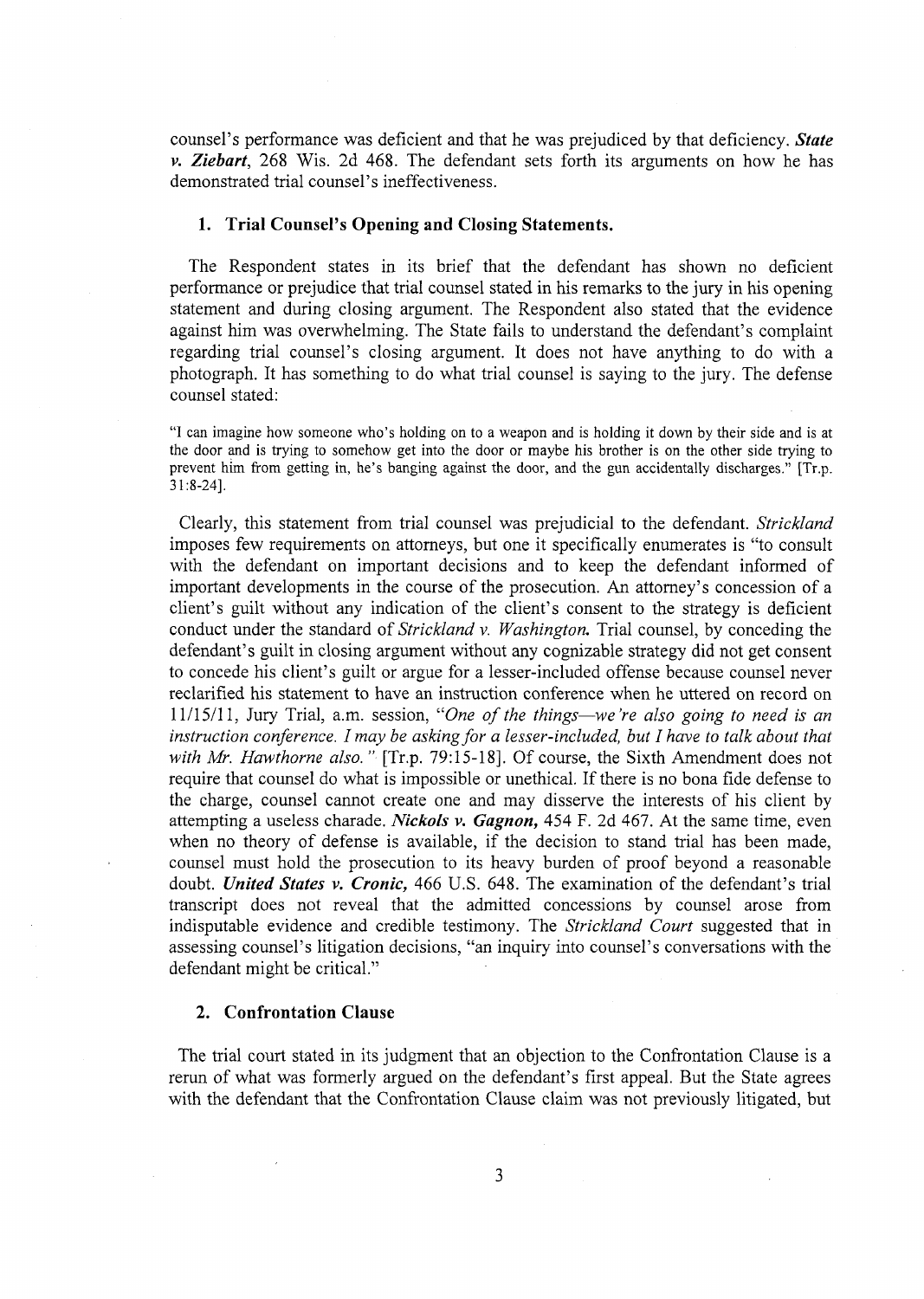disagrees that there is any merit to the claim. This defendant's case is not <sup>a</sup> domestic violence against women case. The domestic violence context is, however, relevant for a separate reason. Acts of domestic violence are intended to dissuade a victim from resorting to outside help, and include conduct designed to prevent testimony to police officers or cooperation in criminal prosecutions. *State* v. *Baldwin,* 330 Wis. 2d 500.

Here, the Respondent goes on to say that the State produced telephone records in which the defendant allegedly instructed Grace and Comeil not to show up for court. Selfidentification by a speaker alone is not sufficient authentication. *United States* v. *Puerta Restrepo,* 814 F. 2d 1236. A telephone call out of the blue from one who identified himself as "Royce" is not sufficient authentication of the call as in fact coming from Royce. The voice recognition was not supported by the defendant's mother's statement because she never testified as to her statement. In determining the admissibility of identification testimony, "reliability is the linchpin." *Brathwaite,* <sup>432</sup> U.S. at 114. In the instant case, the defendant exercised his right to remain silent. There may well be situations in which a defendant said so little that a listener could not claim the minimal familiarity our case law requires; and in such a situation, a court will be justified in finding that the voice identification was not admissible. *United States* v. *Jones,* 600 F. 3d 847.

The Respondent goes on to quote the trial court when it said that "there is <sup>a</sup> great deal" of evidence against the defendant. [37:42]. Regarding causation, the Court also agreed that the State supposed to show cause and which the State did not. [11/14/11 Tr.p. 42:2- 12]. The Court acknowledged that there's not causation, it's based on circumstantial evidence. [11/14/11 Tr.p. 44:17-19]. See **Fed. R. Evid 804(b)(6).** In the defendant's case, the State's motion for the forfeiture by wrongdoing suggested that the defendant attempted to dissuade the witness and the victim from attending his *April 18, 2011 Preliminary Hearing and not trial.* Also, the witness still showed for court on April 18 and was not unavailable. So obviously the forfeiture by wrongdoing does not apply to the witness Grace Hawthorne. Also, the victim Comeil Hawthorne stated that he had no desire to prosecute the culprits. He also gave two different statements about what he said happened. *See Incident Report 008192/MCLIN, JOSEPH pg 2 of 6.* In *Giles* v. *California,* 554 U.S. 353 states:

"The manner in which the rale was applied makes plain that unconfronted testimony would not be admitted without a showing that the defendant intended to prevent a witness from testifying. In cases where the evidence suggested that the defendant has caused a person *to be absent, but had not done so to prevent the person from testifying* as in the typical murder case involving accusatorial statements by the victim, *the testimony was excluded unless it was confronted orfell within the dying-declaration exception.*"

There is an absence of showing that these phone calls were a substantial factor in neither Grace nor Comeil appearing at trial. In fact, in the third conversation, if we believe the identifications of the conversations the speaker/suspect told P, "matter of fact, don't tell *my brother about that Texture thing. " see Appendix Al.* It was never communicated to Comeil Hawthorne. These errors had substantial and an injurious effect or influence in determining the jury's verdict. The notion that judge's may strip the defendant of <sup>a</sup> right that the Constitution deems essential to a fair trial, on the basis of a prior judicial assessment that the defendant is guilty as charged, does not sit well with the right to trial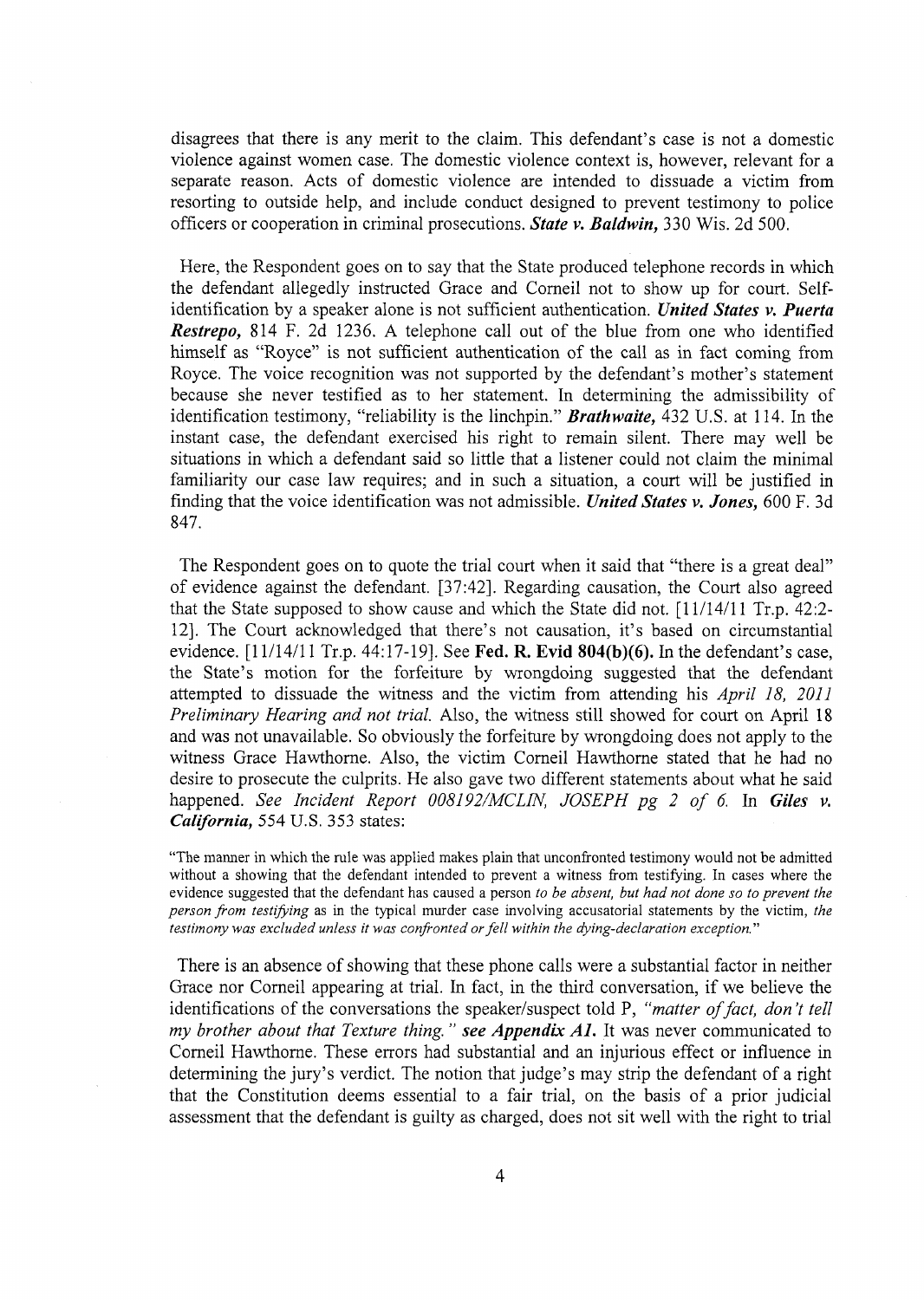by jury. It is akin, one might say, to "dispensing with jury trial because <sup>a</sup> defendant is obviously guilty." *Crawford,* **<sup>541</sup> U.S.** at **62.**

### **3. Cross-examination**

Throughout the Respondent's brief, she always adds that the evidence of the defendant's guilt was overwhelming, but fails to remember that there was no credible evidence because the witness nor the victim testified at trial. If trial counsel would have asked those important questions to the detective, the result of the verdict and case would have been different.

#### **4. Reasonable Doubt Instruction**

The State disagrees that the instruction to "search for the truth" alleviated the State of its burden of proof. Trial courts should be against using any charge that has <sup>a</sup> tendency to "understate" or "trivialize the awesome duty of the jury to determine whether the defendant's guilt was proved beyond <sup>a</sup> reasonable doubt." *(quoting Commonwaelth* v. *Ferreira,* 373 Mass. *l\6).* Any instruction that suggests that the concept of reasonable doubt is a simple search for truth may run the risk of detracting from both the seriousness of the decision and the State's burden of proof. Because the degree of certainty required to convict is unique to the criminal law, we discourage the resort to any language that tends to minimize the indispensable nature of the reasonable doubt standard. Courts shall not use language in instructions that reasonably can be interpreted as shifting the burden to the accused to produce proof of innocence. *United States v. Garrett,* 574 F. 2d 778, 783 ( $3<sup>rd</sup>$  Cir). Courts shall not use language in instructions which can be understood as diluting or in anyway impairing the constitutional requirement of proof beyond <sup>a</sup> reasonable doubt. Courts are not required to define "reasonable doubt" as <sup>a</sup> matter of course. Moreover, when a trial judge does define the term, no "particular form of words" is required. *Hernandez,* 176 F. 3d 719. Also, the Court did not give a curative instruction after the inadequate instruction.

# **5. Amended Information**

The Respondent disagreed when the defendant argued that trial counsel should have objected to the amended information. The Respondent continues to state that this error was simply a typographical error. Where the proof in a criminal trial varies from what is alleged in an indictment, the inquiry is not merely whether the proof at trial wondered from the charges made in the indictment. To be error, the variance must, in addition, be such as to affect the substantial rights of an accused. A variance must be material and prejudicial to overturn a conviction.. On November 15, 2011 Jury Trial, the State said that the amended information should for count <sup>1</sup> reflect that the defendant instructed Corey Hawthorne to dissuade Grace. [11/15/11 Tr.p. 13-14]. On the amended information Corey is not on there, *see App A2.* The State must satisfy two tests to sustain an amendment: the wholly unrelated test and the constitutional notice test.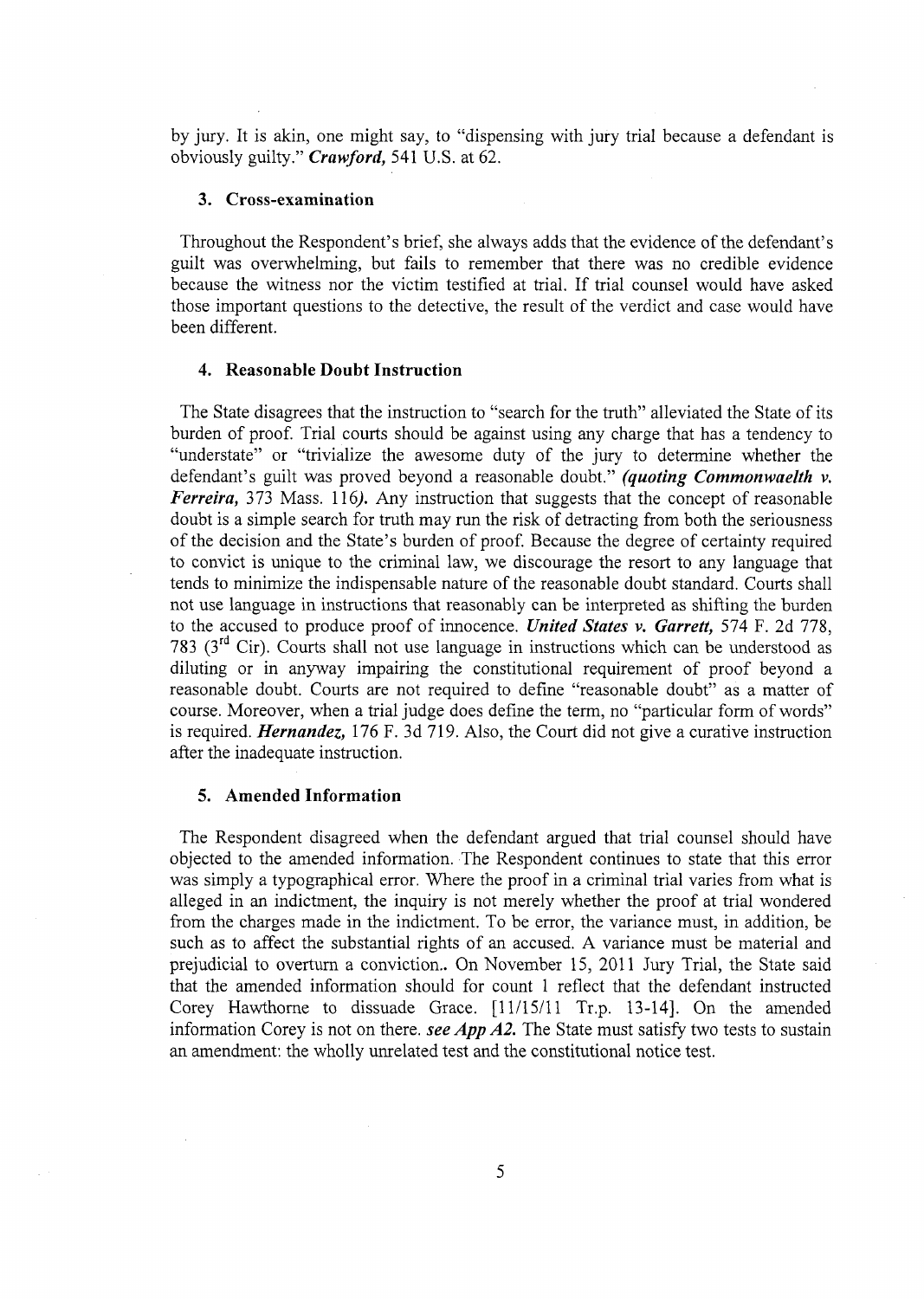## **6. Joinder**

The Respondent states in its brief that the recklessly endangering charge was intertwined with the intimidation charge. The State is wrong. In this case, the joinder violated the defendant's residual fair-trial obligation of the due process clause, because it produced such overwhelming prejudice that the jury could not distinguish guilt from innocence and the evidence would not have been admissible at both trials, therefore the cases were not properly joined.

#### **7. Selective Prosecution**

The Respondent states that the defendant's equal protection rights were not violated, and this claim has no merit. The State is mistaken. In the defendant's case, the Court must apply the "similar situated" standard to determine discriminatory effect. *Johnson,* <sup>74</sup> Wis. 2d at 173. In this defendant's case, the Investigator's Report WITSEC Unit, proves <sup>a</sup> prima facie case of selective prosecution. It shows 2 photo lineups of Pebbles Griffin and Amber Jurgensen. *See App. A3.* Obviously, they supposed to got charged but they were never contacted by the authorities. The prosecutor did not have sufficient evidence to convict the defendant on case 11CF1566. The State charged only the defendant because the defendant wouldn't take his plea deal, and by charging the defendant with the intimidation counts, he can hopefully convict the defendant also with the crime of reckless endangerment. The prosecutor threatened the defendant through counsel, that if the defendant didn't take the plea deal, that he would charge the defendant and the defendant's alleged girlfriends with the intimidation charge. *See 8/26/11 Status Conference* [Tr.p. 4-5]. A claim of unconstitutional discriminatory prosecution is made when <sup>a</sup> defendant allege and proves "that the defendant is <sup>a</sup> member of <sup>a</sup> class being solely because of race, religion, color or other arbitrary classifications, or "*that he alone is the only person who has been prosecuted under this statute. " State v. Boutch,* 60 Wis. 2d 397. Intentional or purposeful selection of the defendant is an essential element of <sup>a</sup> claim of selective prosecution. To prove vindictive prosecution, the defendant must generally show some kind of vindictive motive. Thus, to a certain extent, both defenses require proof ofthe prosecutor's mental state. *United States v. Heidecke,* <sup>900</sup> F.2d 1155.

#### **8. State's Opening Statement and Closing Argument**

The State's comments in opening and closing arguments were very improper and did not derive from the evidence. A lawyer shall not: Assert his personal opinion as to the justness of <sup>a</sup> cause, as to the credibility of <sup>a</sup> witness, as to the guilt or innocence of an accused; but he may argue, on his analysis of the evidence, for any position or conclusion with respect to the matters stated therein. *See ABA DR 7-106(c) (4).* Applying the law to the instant case, the prosecutor committed an error during the 11/15/11 Jury Trial when he never stated on record that "this is what the evidence is going to show," instead he spoke his opinion about the case and its merits. [Tr.p. 14-18],An attorney may properly state, "I believe that the evidence has shown the defendant's guilt." *United States v. Morris,* 568 F. 2d 396. Also, in the opening summation, 11/15/11 a.m. session, the prosecutor stated: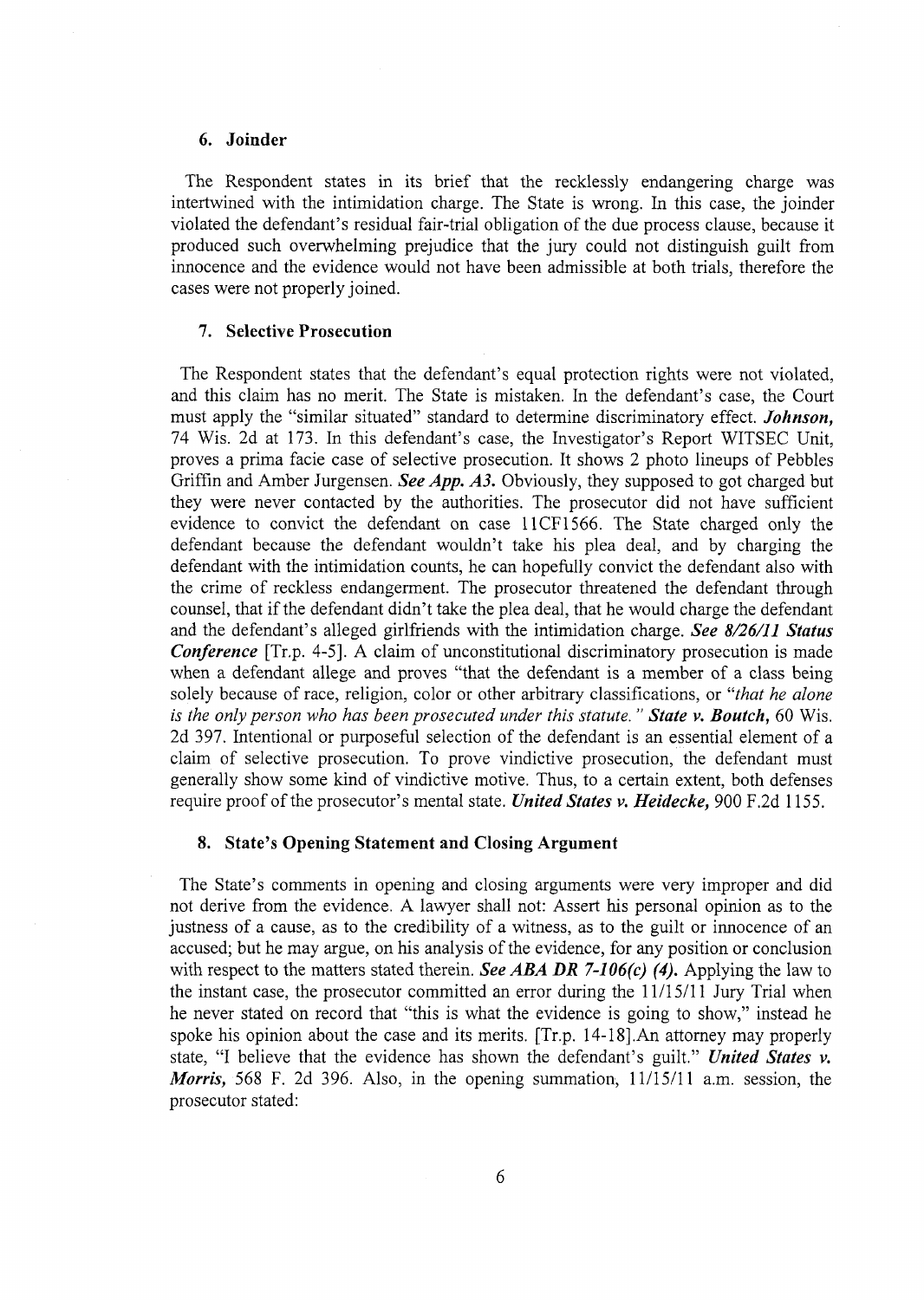"tell him that I have this over his head so he doesn't show up. When they did that, intimidation of <sup>a</sup> victim in this case because the case is open where the mom and brother are supposed to come to court." [Tr.p. 17:6-16],

But on record and in evidence on the phone calls, the speaker/suspect stated, "*Matter of fact, don* <sup>Y</sup> *tell my brother about that Texture thing. " See App. AL* It was never communicated to him. These comments are in evidence, in the phone calls and transcribed. On 11/15/11, Jury Trial, a.m. session, in the prosecutor's closing summation, he says, *"He gets into the car. She believes he takes Corneil to the hospital. When he comes home, he says, I took him to the hospital. I'm sorry. "* [Tr.p. 20:8-11]. On the **Sworn Affidavit of Shannon Jones,** it states paragraph 8: "During the course of the investigation, *Corey admitted to conveying the victim, Corneil Hawthorne to the hospital within this vehicle. " See App. A4.* The prosecutor also manipulated and misstated the evidence when he stated, 'Wo *mom, I love you. I'm sorry. That's in the CD."* [Tr.p. 36:11-12], This comment was not on the CD, because on the CD it was allegedly the defendant talking to Ms.P and Ms.A and not Grace. *See phone call CD.* The prosecutor also asserted his own opinion when he said, "/ *say, ifhe's asking where that gun was and his brother said he shot him, he had the gun. "* [Tr.p. 36:21-23]. The prosecutor's statement about his witnesses amounted to telling the jury that the witness' statements were credible as a matter of law. Trial counsel was deficient because his failure to object allowed the prosecutor to state that the witness' credibility had a judicial stamp of approval. Also, trial counsel was not able to counter the prosecutor's remarks through rebuttal. The effect of the prosecutor's comments was to invade the province of the jury to determine credibility. Trial counsel had a duty to make the adversarial testing process work in this particular case. *Marty,* 137 Wis. 2d at 357. He failed to perform this function.

## **9. Redacted Tapes**

The State claims that the defendant has not explained why trial counsel should have objected to the Court's request and what the exculpatory remarks were. The State claims that the defendant's argument is undeveloped. Trial counsel was deficient for not requesting the Court to play the whole telephone recordings in its entirety. On 4/11/11 call #1, Ms. A Stated, "They don't know that you didn't do this shit," and the alleged suspect replied, "Lil dog set me up," referring to Mr.M. *see Phone Call CD.* If the jury would have heard these calls in its entirety, the result of the trial would have been different.

#### **D. Defendant Has Demonstrated Post-Conviction Counsel Was Ineffective**

The State claims that on appeal, the defendant abandoned the arguments of authentication and cause. This is a new appeal from a 974.06 motion and now the defendant is appealing that judgment by the Court. The defendant has shown prejudice from post-conviction counsel's abandonment of trial counsel's challenges to the hearsay evidence. If post-conviction counsel challenged the Court's finding on all these grounds, it would have been successful.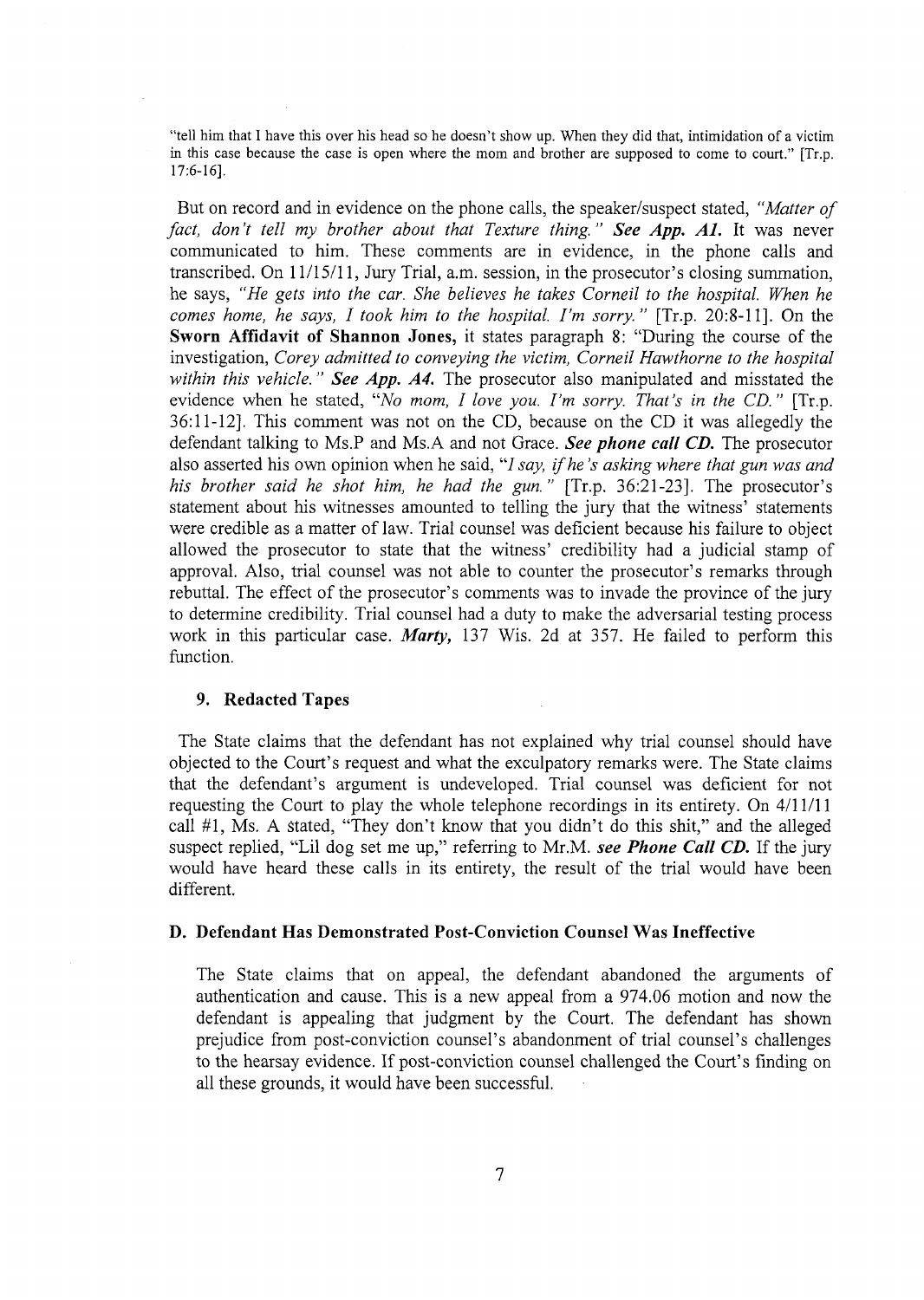#### **CONCLUSION**

For the foregoing reasons, Royce Hawthorne respectfully requests this court find that post-conviction counsel and trial counsel was ineffective. Royce Hawthorne requests this court to enter an order vacating the judgment of conviction in this case and send the matter back for a new trial.

**/** Dated this <sup>28</sup> day of *November* 2014.

Respectfully Submitted,

Royce Hawthorne 455666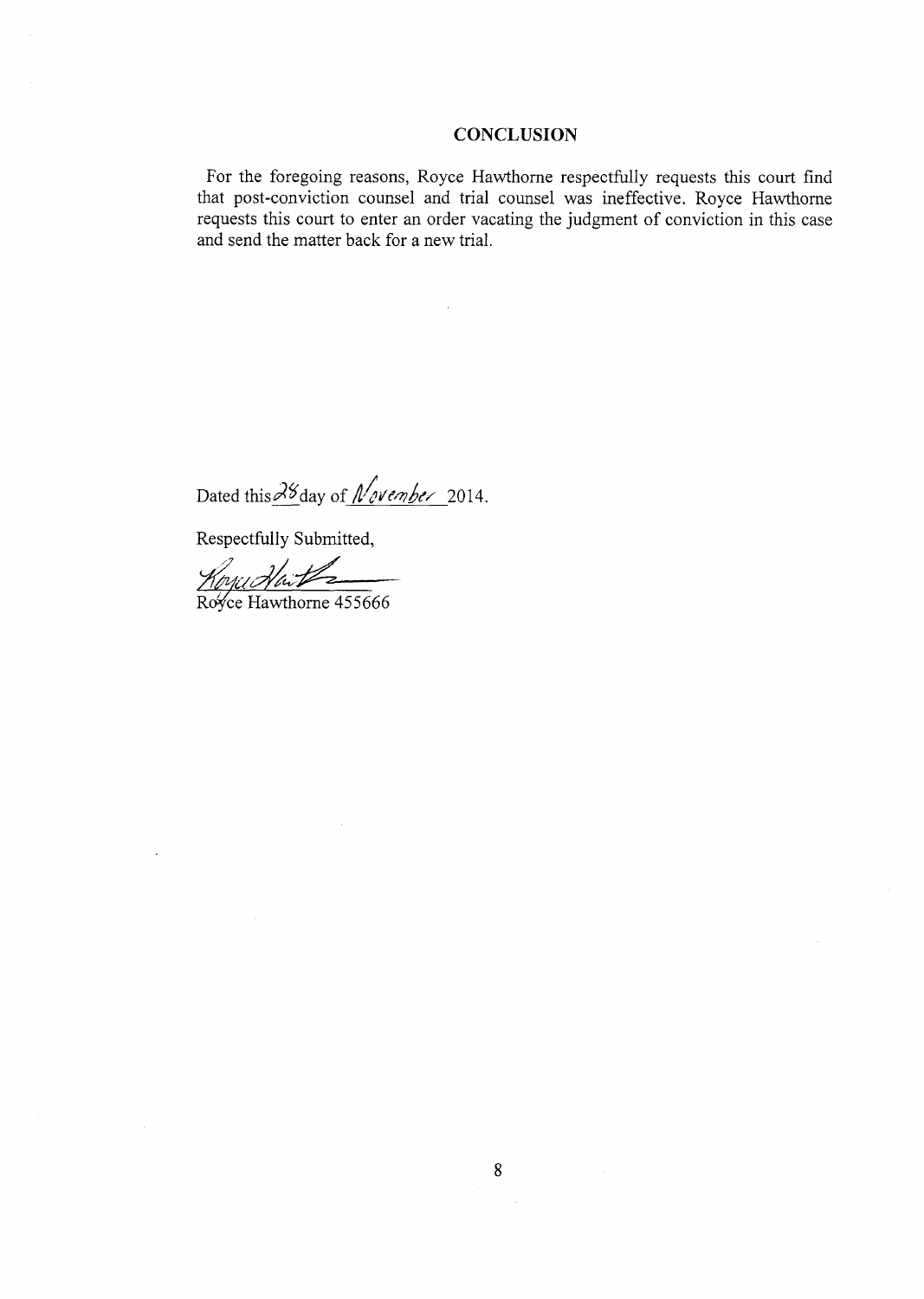# **CERTIFICATION**

I hereby certify that this brief conforms to the rules contained in  $\S$  809.19(8) (b) and (c) for a brief and appendix produced with a proportional font. The length of this brief is 2,991 words.

Dated this 28 day of *November* 2014

Respectfully Submitted,

**4**

Ro⁄yce Hawthorne 455666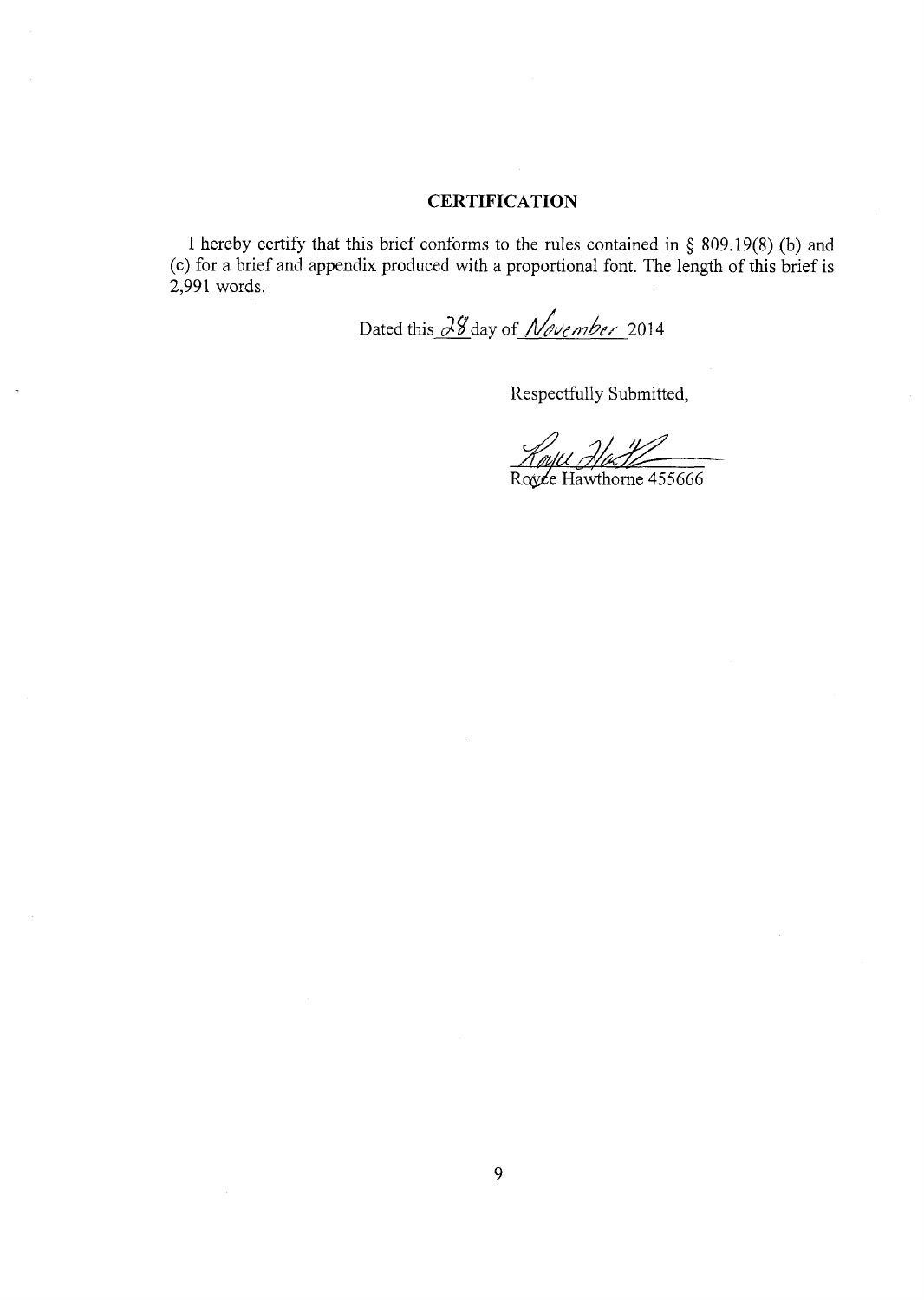# **CERTIFICATION OF MAILING**

I certify that this brief or appendix was deposited in the United States mail for delivery to the Clerk of the Circuit Court of Appeals by first-class mail, or other class of mail that<br>is at least as expeditious, on  $(1/\sqrt{25})$ . I further certify that the brief or appendix was<br>correctly addressed and postage was was

Signed,

Royce Hawthorne 455666